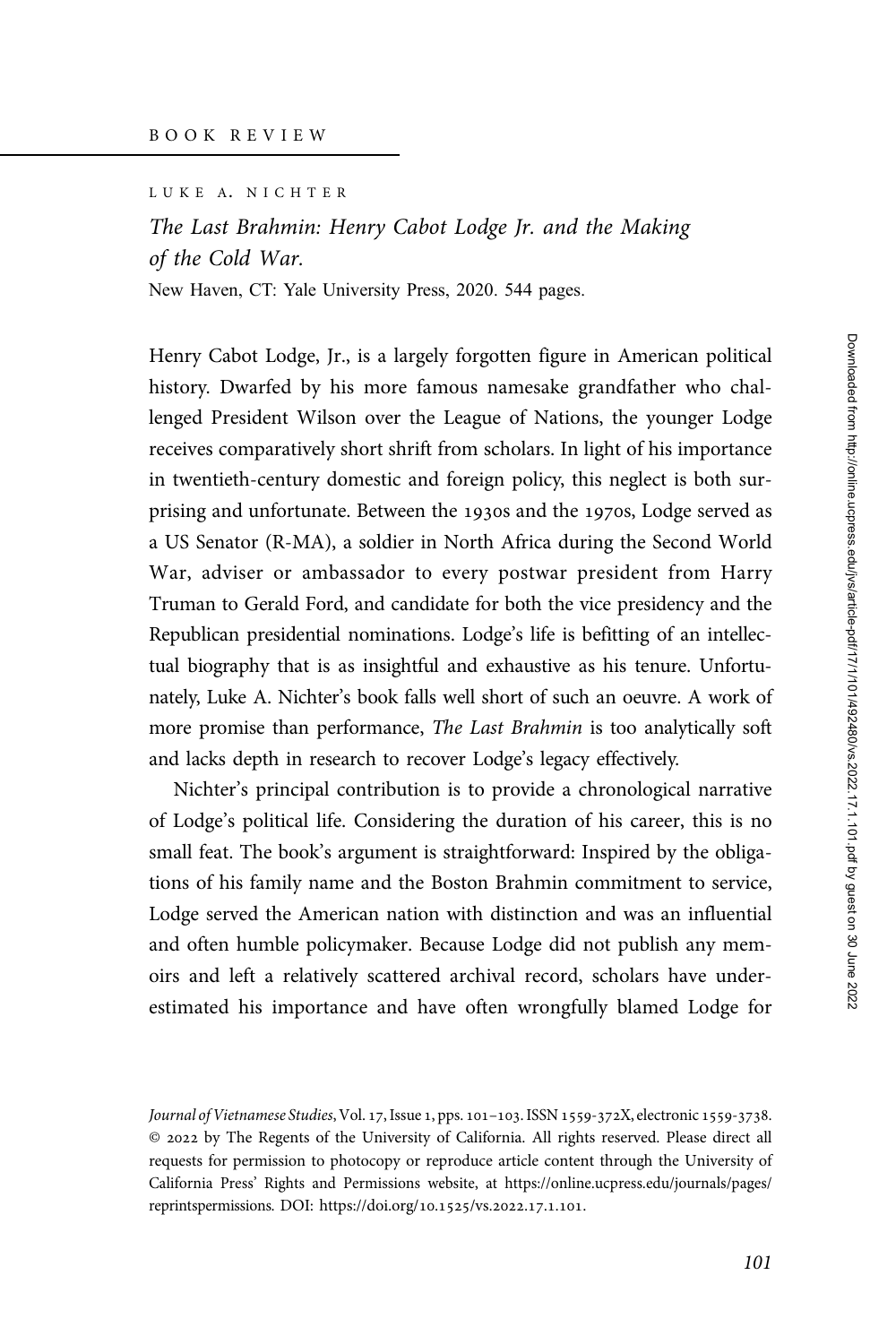US policy failures, especially concerning Vietnam. To rectify this, the author dedicates chapters to each of Lodge's major political assignments. Readers of this journal will be particularly interested in the four chapters covering Lodge's ambassadorship in Sài Gòn and especially the extensive assessment and diminished role Nichter justifiably assigns Lodge for the coup that toppled Ngô Đình Diệm in 1963. There is also a much shorter but nonetheless effective chapter on Lodge's role in the Paris Peace Talks.

As a Cold War prism, Lodge holds great promise because diplomats involved in the day-to-day business of foreign policy often reveal different mindsets and display different priorities than higher-ranking officials in the U.S. Department of State or the White House. Therefore, it is a shame that The Last Brahmin underwhelms so dramatically. The principal cause is that this is rank hagiography. Throughout, Lodge appears larger than life, morally incorruptible, and loyal to a fault. Nothing highlights this problem more than the selective and uncritical use of outdated sources at the expense of more recent scholarship on the Cold War and the American War in Vietnam. To give one example, in just 351 pages, Nichter cites William J. Miller's glorifying but highly problematic 1967 biography of Lodge well over two hundred times. Despite Miller's personal relationship to Lodge, Nichter rarely if ever questions its conclusions. It is bewildering how a book that so ignores basic historical methodology and contemporary scholarship made its way past the reviewers and editors at Yale University Press.

From an analytical perspective, statements and quotes by Lodge are amplified to aggrandize his role, while decisions deserving of critique are explained away or ignored entirely. The latter includes Lodge's decision as United Nations ambassador to investigate his entire 1,200-person staff for suspected communist sympathies and Lodge's role in the 1954 coup that toppled the Guatemalan government when he chaired the United Nations Security Council.

In terms of Lodge's time in Vietnam, the book jacket claims that this work will force historians to rethink their understanding of American involvement in Vietnam. Unfortunately, this promises a lot more than the book can deliver. At best, Nichter unearthed interesting commentary and conversation snippets that enhance our understanding of day-to-day work